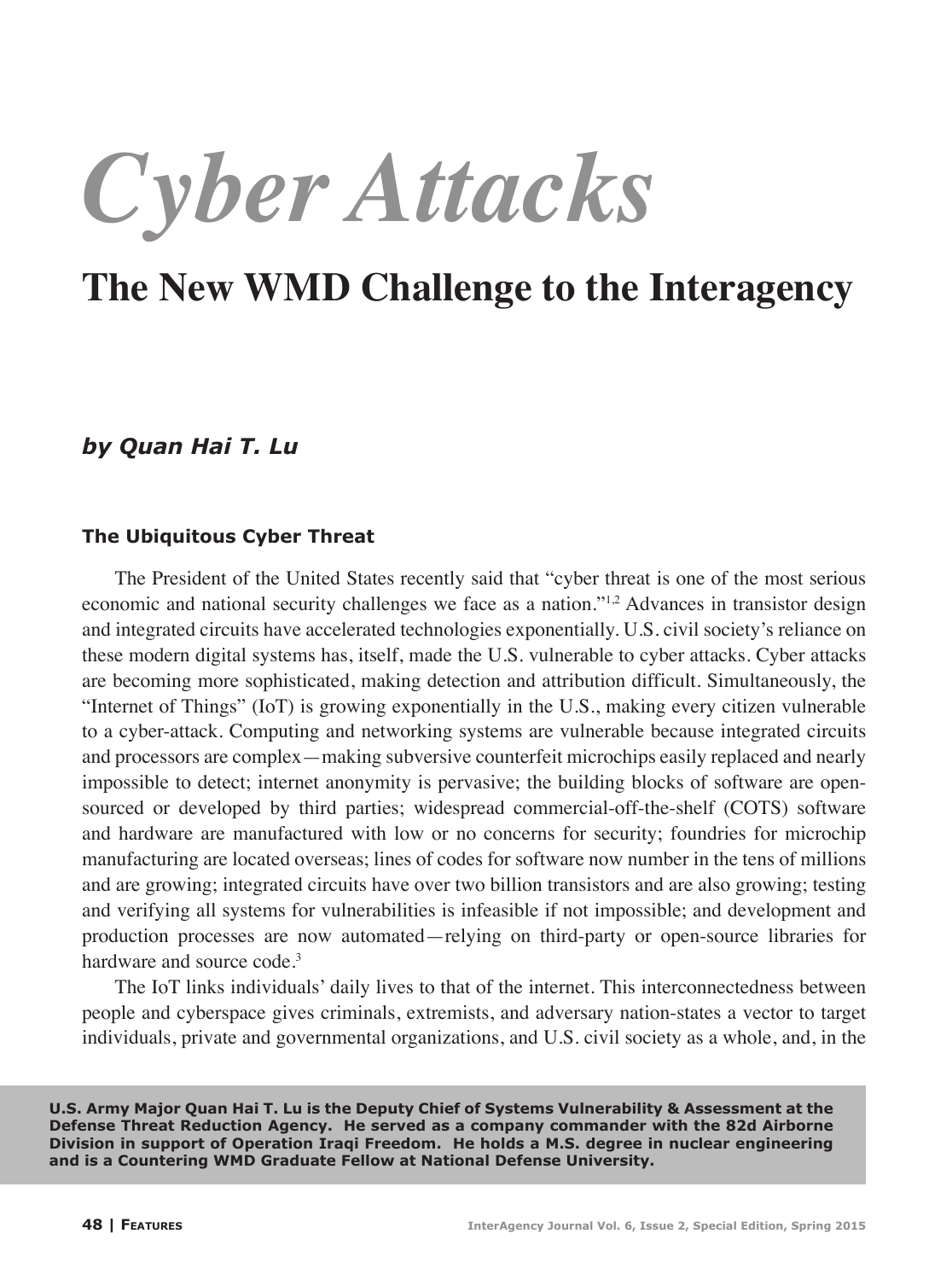process, it has inspired a fear of the unknown. In short, cyber is the new weapon of mass destruction (WMD) threat, and addressing it will require marshalling the resources of the entire interagency.

The methods and means may be different, but a cyber attack on chemical facilities, biological research labs, nuclear power plants, and the nuclear command and control nodes is, in important ways, effectively equivalent to an adversary using WMD. Cyber attacks causing an explosion at a chemical factory and releasing toxic industrial chemicals/toxic industrial materials (TICS/TIMS) into the surrounding environment may have the same physical and psychological effects as chemical weapons. Similarly, cyber attacks on nuclear power plants that cause a reactor meltdown and release harmful radioactive material may cause psychological and economic impacts similar to a radiological dispersal device (RDD). Genetic information for biological weapons stolen through cyber attacks from bioresearch facilities may accelerate adversaries' ability to acquire or develop biological WMDs. Insider cyber attacks on nuclear command and control systems may result in an unintentional detonation of a nuclear weapon or the disablement, disruption, and destruction of critical systems during a national emergency. The approaches and devices are nontraditional, but cyber attacks on chemical, biological, nuclear power, and military nuclear command and control facilities can have effects comparable to those of a WMD.

Cyber attacks on other U.S. critical infrastructure can also cause mass damage and casualties. For example, an attack on the power grid that stops the supply of power for a long time over a wide area may cause a humanitarian crisis. Cyber attacks on commerce may cause hundreds of billions of dollar in damages, hurting people at every socioeconomic level. Cyber attacks on one or more nodes in the complex system of infrastructures that sustains the U.S. may massively disrupt—or perhaps destroy—the conduct of U.S. civil society. Indeed, damages resulting from a successful cyber attack on critical infrastructure can be worse than some WMD attacks.

**Because of the comprehensive nature of the cyber threat, the interagency cannot ignore the possible WMD-like consequences that a cyber attack could pose.**

The cyber threat is not lurking somewhere over a distant horizon; it is here. News reports about a security breach or cyber attacks occur daily. Everything is connected to the internet or is in the process of being connected, and a cyber attack on these interconnected systems has the potential for WMD-like consequences. Millions of electronic devices transformed U.S. civil society into a world economic and military superpower in the latter half of the twentieth century. Trillions of devices—from planes, trains, and automobile to thermostats, smart watches, and everything in between are increasingly getting connected to the internet. Because of the comprehensive nature of the cyber threat, the interagency cannot ignore the possible WMD-like consequences that a cyber attack could pose. Technology is advancing at an exponential rate, rendering traditional defensive measures or even simple legislation remedies to protect U.S. interests inadequate to the threat. Even if adequate, both are liable to become obsolete before they can be effectively implemented. A defensive posture alone is inadequate to protect the U.S. against cyber attacks because the U.S. cannot defend everywhere at all times. A determined adversary will only need to find one weakness and concentrate its resources to conduct a successful cyber attack. Hence, interagency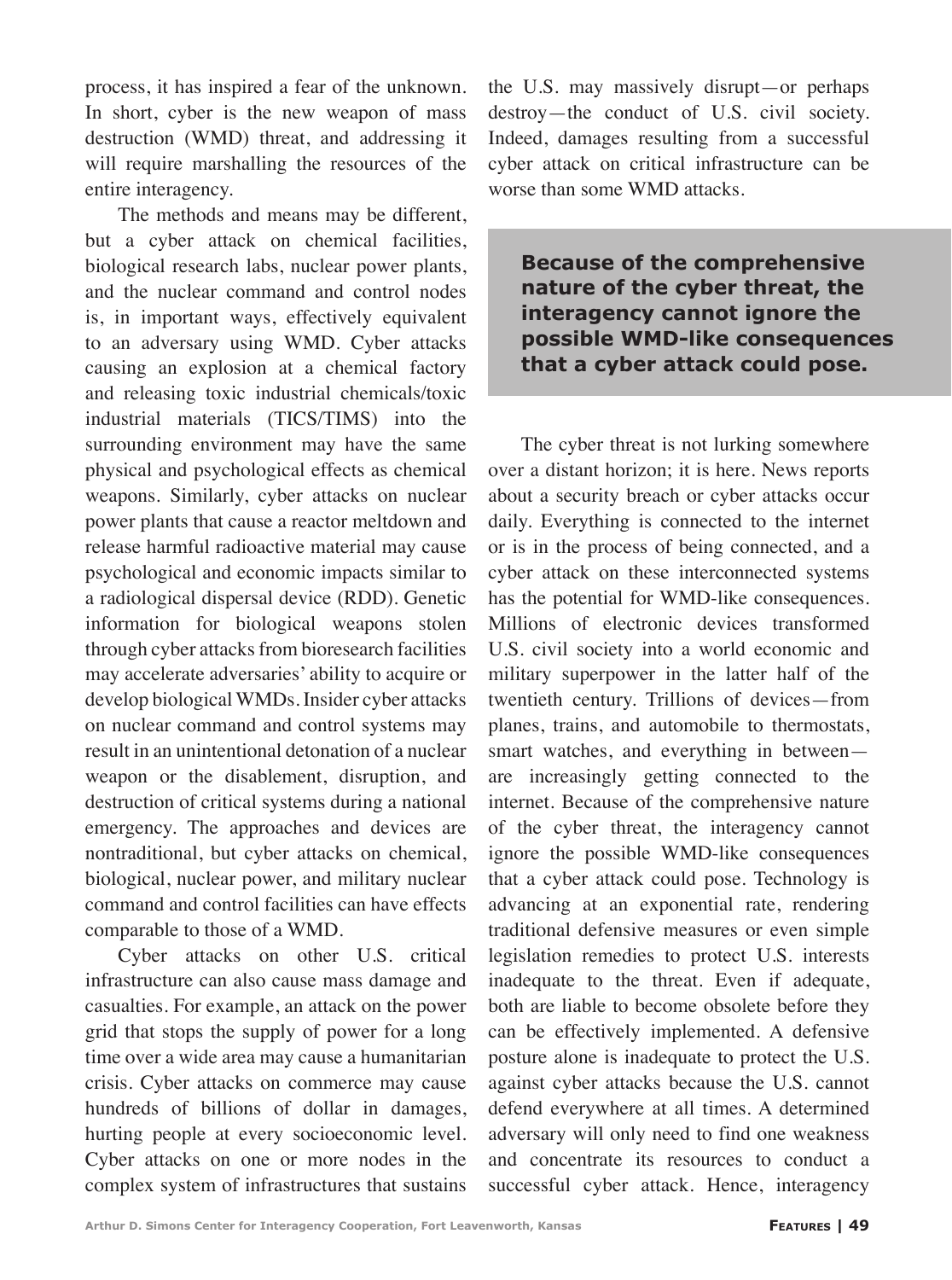partners—and not just the Department of Defense—must consider their respective roles in both cyber-defensive and cyber-offensive operations.

**A cyber attack that successfully shuts down the electrical grid for prolonged periods over a large geographic area may have WMD-like consequences.**

## **The U.S. Electric Grid**

A cyber attack that successfully shuts down the electrical grid for prolonged periods over a large geographic area may have WMDlike consequences. The vulnerability of the national electric grid to cyber attack is not a new revelation. The electric grid is the U.S. technological center of gravity. Transnational extremists and nation-states whose aims are to disrupt or destroy U.S. civil society have many ways to attack this U.S. center of gravity. In particular, the vulnerability of the electric grid industrial control systems (ICS) to cyber attacks and other critical infrastructures has given U.S. adversaries a relatively easy way to disrupt or destroy U.S. civil society. The outages could severely disrupt the delivery of essential services such as communications, food, water, waste water removal, health care, and emergency response. Moreover, cyber attacks—unlike traditional threats to the electric grid such as extreme weather—are unpredictable and more difficult to anticipate, prepare for, and defend against.

The Department of Homeland Security's (DHS) Industrial Control Systems Cyber Emergency Response Team (ICS-CERT) works across the interagency "to reduce risks within and across all critical infrastructure sectors by partnering with law enforcement agencies and the intelligence community and coordinating

efforts among Federal, state, local, and tribal governments and control systems owners, operators, and vendors. Additionally, ICS-CERT collaborates with international and private sector Computer Emergency Response Teams (CERTs) to share control systemsrelated security incidents and mitigation measures."4 In 2012, the ICS-CERT responded to 198 cyber incidents. More than 41 percent of these incidents involved the energy sector, particularly electricity.<sup>5</sup> Thwarting these attacks will require effective information sharing among interagency partners and state and local agencies working over a dispersed area, in addition to close collaboration with private sector entities.

## **The U.S. Chemical Industry**

Chemical facilities share the same cybernetwork commonalities as other U.S. critical infrastructures. Their industrial control systems have the same network vulnerabilities that can be exploited by adversaries. From 2006 to 2009, the Government Accountability Office found a 400 percent increase in cyber attacks on chemical facilities.<sup>6</sup>

The ubiquitous reliance on TICs/TIMs and their proximity to the civilian population make the chemical industry a target for terrorist hackers. A recent study found that one in three American schoolchildren attend school within the danger zone of a hazardous chemical facility. Some 19.6 million children in public and private schools in forty-eight states are within the vulnerability zone of at least one chemical facility, according to data the facilities provided to the Environmental Protection Agency.<sup>7</sup> In 2006, Congress established the Chemical Facility Anti-Terrorism Standards program to help regulate high-risk chemical facilities. However, in 2013, a massive chemical explosion that killed 15 people and injured another 226 at a fertilizer plant in the town of West, Texas, showed that the speed with which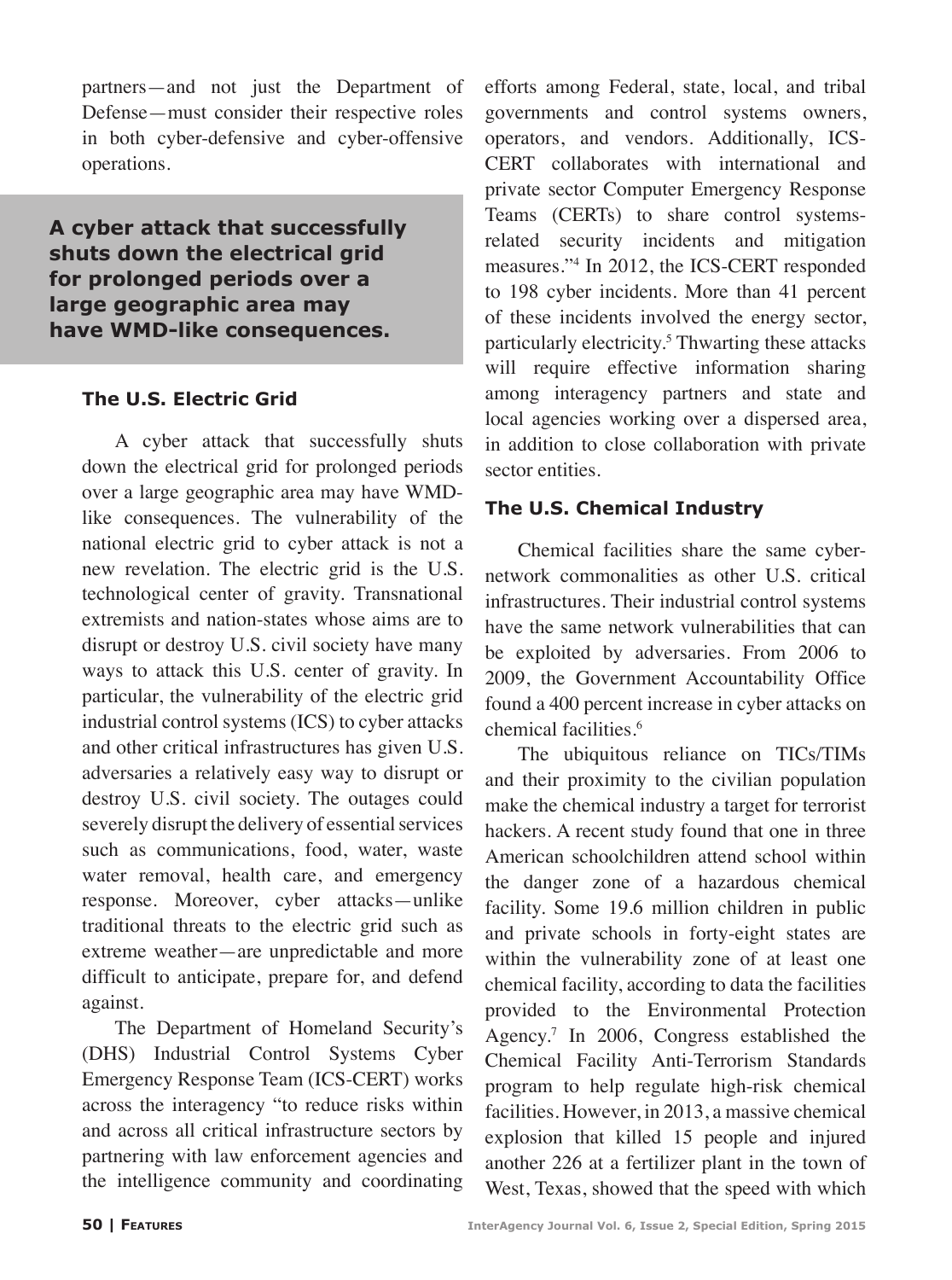the DHS is able to inspect high-risk chemical plants is inadequate.<sup>8</sup>

A cyber attack on chemical facilities designed to release TICs/TIMs is no different in effect than using chemicals in warfare or terrorist attacks. In fact, the effect might be greater, as the affected population is likely to be almost entirely unprotected. For example, hydrogen cyanide gas released from a deliberately staged industrial fire may cause severe respiratory distress to an unsuspecting civilian population. Hydrazine released in an improvised explosive device can cause skin burns and blisters. To take a historical example, the 1984 methyl isocyanate accident in Bhopal, India, killed thousands and injured over a hundred thousand civilians.<sup>9</sup> The triggering and dispersal method may be different, but the consequence of releasing TICs/TIMs could result in the same WMD-like consequences.

#### **The Conventional Energy Sector**

U.S. petroleum and gas systems are also vulnerable to cyber attacks. Vulnerabilities exploited in petroleum and gas facilities abroad presage possible similar exploitations in U.S. facilities. For example, the data-destruction attacks on Saudi Aramco and on Qatar's RasGas gas company in 2013 represent a major shift from cyber spying on oil and gas companies to more widespread destruction of their operations.10 In June 1982, the Central Intelligence Agency (CIA) was alleged to have caused a Siberian pipeline to explode with a so-called logic bomb. The target was a Soviet pipeline and the resulting explosion was detected by U.S. early warning satellites.<sup>11</sup> The covert operation sabotaged the pipeline's control systems with malicious code. Even though the attack caused no direct casualties, harm came to the Soviet economy.<sup>12</sup> Coupled with the Soviet's weak economy and U.S. military build-up, one could argue that the cyber attack contributed to the fall of the Soviet Union. More recently and closer to home, in March 2012, the DHS reported ongoing cyber intrusions among U.S. natural gas pipeline operators.<sup>13</sup> A successful cyber attack on the U.S. petroleum and gas distribution and production system could cause significant harm to the U.S. economy.

### **The U.S. Health Care System**

On August 18, 2014, one of the largest U.S. hospital groups reported that it was the victim of a cyber attack from China. Personal data including Social Security numbers belonging to 4.5 million patients were stolen in the largest cyber attack recorded to date by the U.S. Department of Health and Human Services.<sup>14</sup> Hospitals are soft targets where a cyber attack can cause a lot of damage easily.

A cyber attack can shut down an entire hospital network by threatening information security, system functionality, or device operation. For example, a patient receiving chemotherapy for cancer attends a therapy session where an automated pump administers the prescribed chemo. A cyber attack causes the

**A cyber attack can shut down an entire hospital network by threatening information security, system functionality, or device operation.**

routine automated procedure to spike the dose of the chemo into the patient's system, causing irreversible harm. The malfunction of one of the pumps puts in question the reliability of the remaining pumps. Meanwhile, the cyber attack also disrupts or halts normal hospital operations. New patients cannot be admitted and current patients' information is inaccessible. Now imagine similar cyber attacks occurring during or as part of a mass casualty event. The complex attack would cause mass fatalities.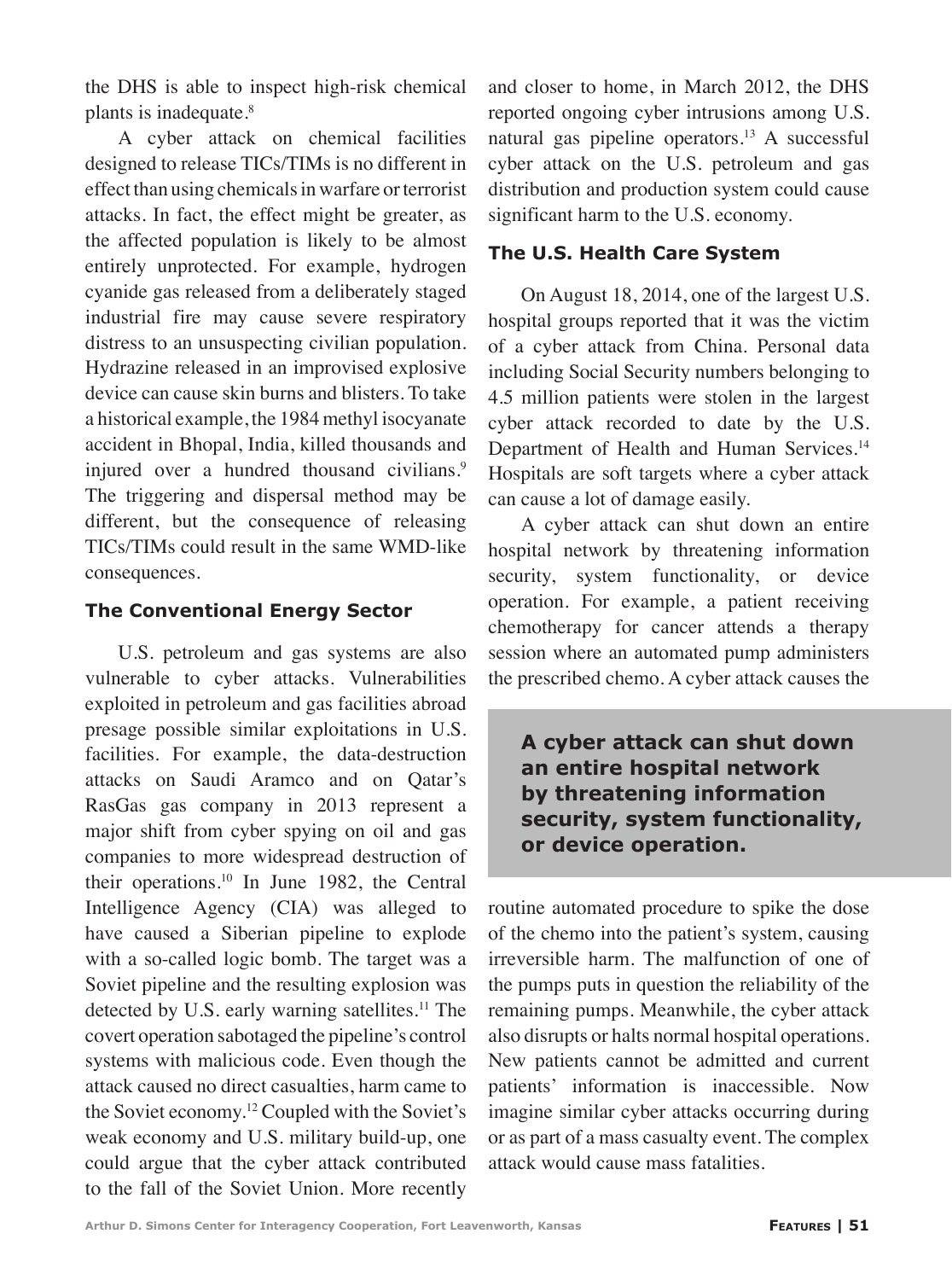#### **Nuclear Reactors**

Cyber attacks that result in release of significant amounts of radioactive material may cause psychological and economic impact similar to that of an RDD. The number of cyber attacks on nuclear power plants is increasing at an alarming rate.<sup>15</sup> Radiological dispersal whether from a bomb or a power plant explosion—may have the potential to cause significant loss of life, radiation casualties, lasting psychological trauma, and extensive property damage and contamination that will have lasting effects. Radiation released into

**The computer systems at the National Nuclear Security Administration (NNSA) are under continuous cyber attacks. The NNSA experiences nearly six million hacking attempts daily...**

the environment likewise has the potential for great harm. Even if a cyber attacker's objective is not to cause physical harm per se, the attacker still could inflict economic catastrophe on a populace worried with the "How clean is clean?" problem in the aftermath of a radiological release. Moreover, cyber attacks not calculated to cause physical harm could still result in the theft of proprietary information that could be used in later attacks. An increase number of attacks with few or no effects may simply be a case of hackers perfecting their skill or probing for vulnerabilities as they wait for a more opportune time to inflict substantial damage. The motives for attacks are elusive and have as many possible permutations as there are attackers. The rationale for why a disaster has yet to occur from a cyber attack is just as elusive. Nevertheless, the alreadyknown certainties surrounding possible cyber attacks against nuclear reactors require the interagency apparatus to confront the cyber threat vigorously.

#### **The U.S. Nuclear Weapon Enterprise**

U.S. Air Force General Robert Kehler, former Commander of the U.S. Strategic Command, stated in a 2013 Senate hearing that he was very concerned with the cyberrelated attacks on the U.S. nuclear command and control (NC2) and weapon system.<sup>16</sup> Much of the NC2 system is analogous to the systems that control nuclear power plants. Even though the point-to-point and hard-wired nature of the system makes it resilient to external cyberattacks, the system is still vulnerable to insider attacks.

A possible indirect effect of a cyber attack is the theft of nuclear weapons designs that, in turn, can advance an adversary's capability to threaten the U.S. For example, in April, 2013, the Department of Energy's Oak Ridge National Laboratory was successfully hacked and several megabytes of data were stolen.<sup>17</sup> The computer systems at the National Nuclear Security Administration (NNSA) are under continuous cyber attacks. The NNSA experiences nearly six million hacking attempts daily, thousands of which are categorized as "successful." Even without causing significant damage, the NNSA has already expended nearly \$150 million just to identify and mitigate cyber attacks.<sup>18</sup>

Cyber attacks can also indirectly impact NC2 and U.S. weapon systems. The ability to maintain communication between the President and intercontinental ballistic missile (ICBM) installations, nuclear ballistic submarines (SSBNs), and nuclear bombers relies on a series of networks that are vulnerable to cyber attacks. The system relies on a communication and electrical backbone that a catastrophic cyber attack could disrupt or destroy for a prolonged period and thus have a profound effect on the U.S. ability to conduct its nuclear command and control.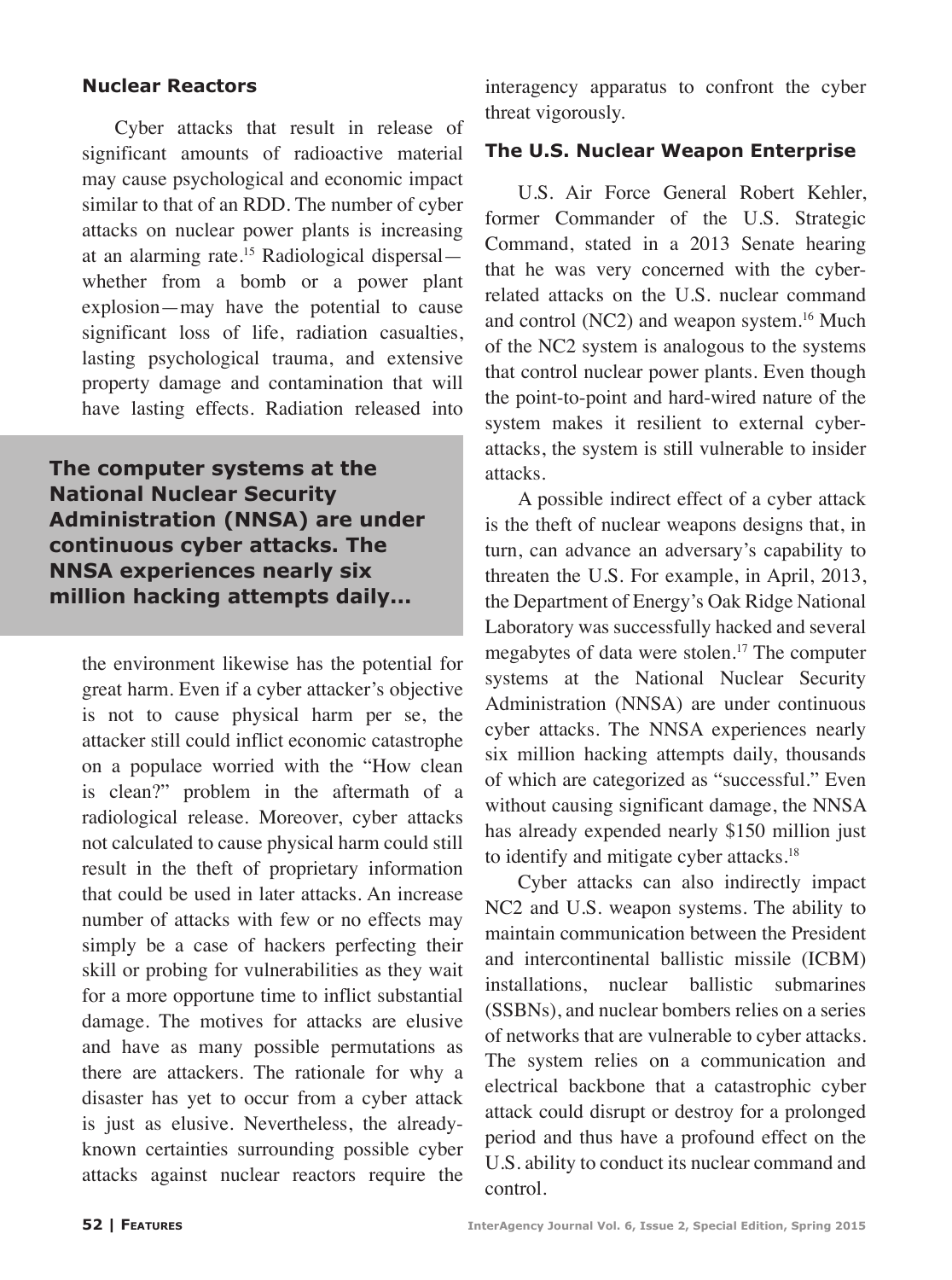#### **Water, Food, and Agriculture Infrastructure**

The risk to the U.S. posed by cyber attacks with the intention to harm consumer confidence in the U.S. food, water, and the agricultural system can cause severe damage and have large economic impact. In theory, cyber attacks on the food, water, and agricultural system are less costly and have a lower technology threshold than traditional WMD. Targets are more vulnerable, and the impact from a successful cyber attack may be more significant. The cost, lower technology barrier, and vulnerability of targets may make cyber attacks against the U.S. food, water, and agriculture system more likely than other kinds of WMD threats, thus requiring special interagency attention to protect against such attacks.

Similar to other U.S. critical infrastructure, the water and wastewater utilities rely on a network of computers and automated data acquisition and control systems to operate and monitor them. The delivery of potable water to hundreds of millions of people has become, like many other conveniences, routine. Prolonged interference in the delivery of the water or removal of wastewater may precipitate a severe environmental issue. A cyber attack that interferes with the purification process—either leaving the water under or over treated—may result in contaminated water being delivered to the local population and cause a significant public health problem. A cyber attack that interferes with the distribution of water or wastewater removal could likewise lead to an overflow of sewage in public waterways and drainage systems. An attack in a drought-stricken area may exacerbate the problem and have tremendous economic implications. Successful cyber attacks that interrupt or halt the delivery of potable water or removal of wastewater for prolonged periods over a wide geographic area may have WMD-like consequences.

The future of food and agriculture is in automation via large-scale robotics. Envision dozens or hundreds of robots with thousands of digital sensors monitoring, predicting, cultivating, and extracting crops from the land. The automation also produces meats genetically designed and grown from test tubes completely independent of a living animal. Working with little or no human intervention, the automated system feeds the hundreds of millions. Implementation of the systems on a limited scale is already underway.<sup>19</sup> Now imagine a cyber attack that alters the genetic makeup of the meat to sicken the consumer or to destroy the crops. The cyber attacks would starve millions. The growing reliance on the automated systems—all vulnerable to cyber attacks—has the potential of producing mass damage and disruption to U.S. civil society.

**The growing reliance on the automated systems—all vulnerable to cyber attacks has the potential of producing mass damage and disruption to U.S. civil society.**

#### **The Task Ahead**

Some critics argue that cyber attacks that cause WMD-like consequences may not be that easy and that technology is keeping pace to counter the problem. On the contrary, cyber attacks are relatively easy when compared to the increasingly sophisticated security software required to protect systems. Figure 1 (pg. 54) shows the exponentially growing complexity required to protect systems versus the relative constant size of malicious software.

With respect to hardware, the trend is just as troubling. Integrated circuits have over 2 billion transistors, and this number doubles every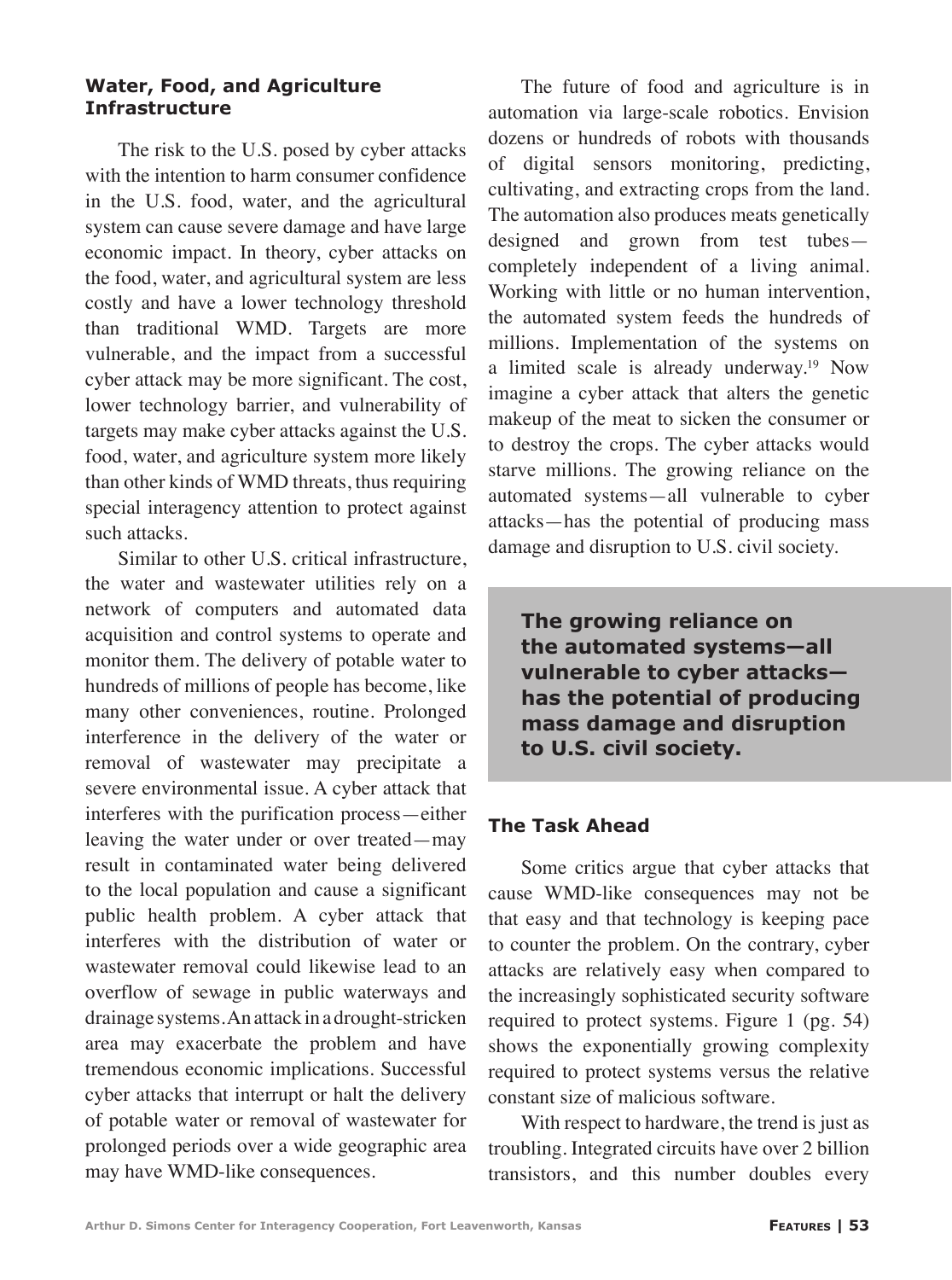

**Figure 1: Complexity of Defensive Code vs. Offensive Code20**

two years. Moreover, manufacturing the chips without flaws is nearly impossible. The flaws whether accidental or by design—make modern IT systems built around the integrated circuits vulnerable to cyber attacks. Modern IT systems are ubiquitous in U.S. critical infrastructure. A well-resourced and determined adversary will be able to exploit the flaws and could cause WMD-level damage and fatalities.

Some may also argue that if the U.S. truly were vulnerable to cyber attacks that have WMD-like consequences, adversaries would have already attempted a catastrophic attack. In point of fact, attacks on the U.S. critical infrastructure occur routinely, and terrorists have announced their intention of using WMD against the U.S. Conducting a WMD-like attack through cyberspace would be an attractive option—providing a certain level anonymity while having plenty of media appeal. Adversaries, such as states or terrorists, could launch attacks and cause severe physical and psychological damage without leaving their safe havens.

Several plausible explanations may explain the lack of a successful cyber attack that would qualify as cyber terrorism—let alone a WMDlike attack. Many analysts believe that transnational terrorists lack the technical knowhow to carry out a sophisticated WMD cyber attack. Sophisticated cyber attacks require a level of software literacy that may be beyond the capabilities of current terrorist cells. However, a determined terrorist cell may eventually bridge the capabilities gap by recruiting more computer-savvy extremists or by developing the capability themselves. Naturally, the interagency cannot wait until such a time to marshal its resources. It may also be that the U.S. has yet to face a WMD-like cyber attack because nation-states that have the means to do so are deterred by fear of U.S. instruments of power, including conventional and nuclear retaliation. Finally, the most probable reason why the U.S. has yet to experience a crippling cyber attack is because adversaries, with the capability and means to inflict mass death and casualties to the U.S., would rather steal from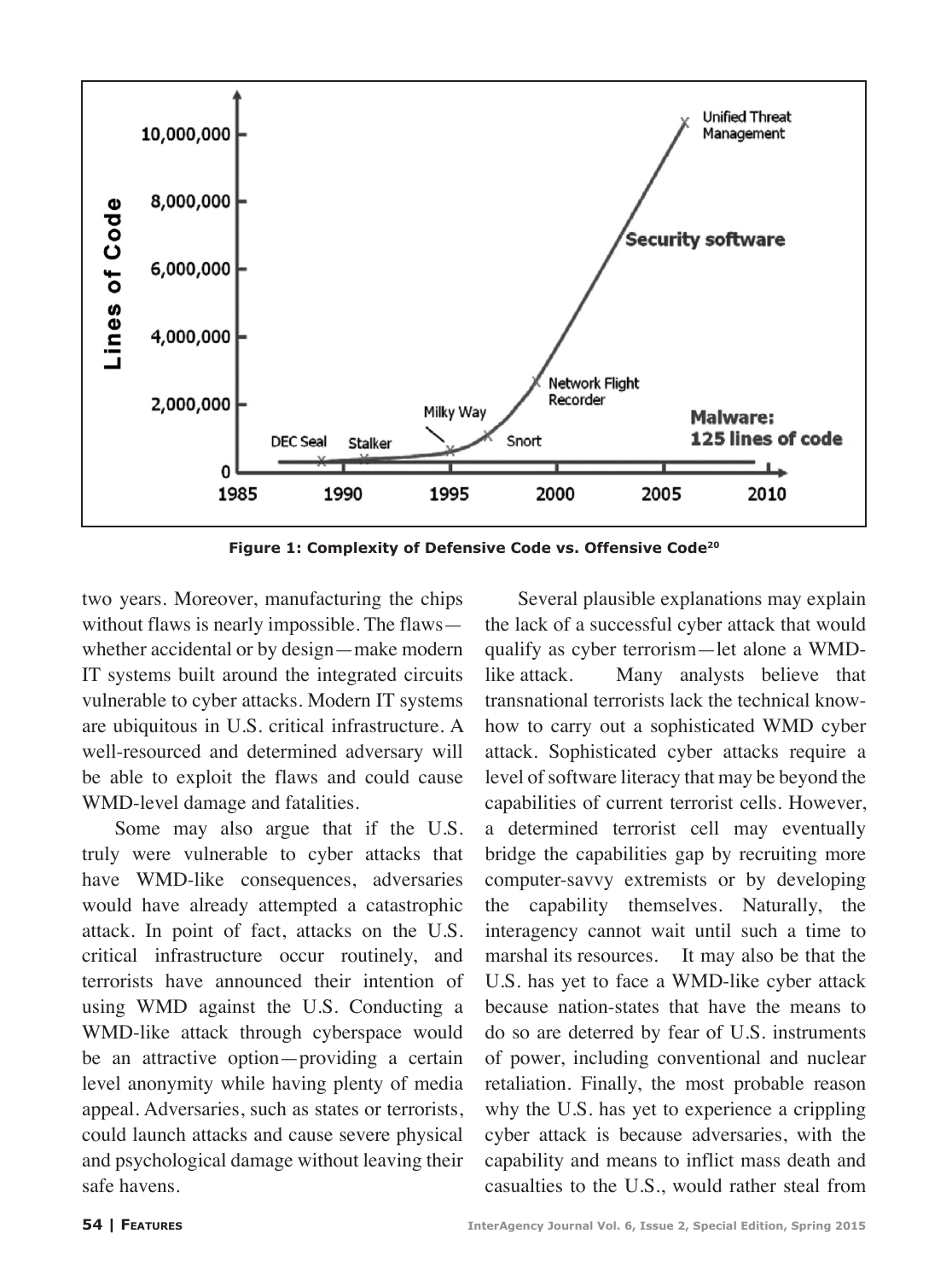the wealthiest nation in the world. Billions if not trillions of dollars in intellectual property, trade secrets, and military technology—including information that could accelerate adversaries' ability to develop or acquire WMD—have been lost as the result of cybercrime. Some economists have called it the greatest transfer of wealth in history.<sup>21</sup>

The Pentagon, in an annual report on China, directly charges that Beijing's government and military have conducted computer-based attacks against the U.S., including efforts to steal information from federal agencies. Hackers associated with the Chinese government broke into the computers of airlines and military contractors over 20 times in a single year, according to the U.S. Senate. The Senate report alleged that cyber attacks were targeted at systems tracking movement of troops and equipment. They included breaking into computers on a commercial ship and uploading malicious software on to an airline's computers.<sup>22</sup>

To characterize the point another way, a cyber attack that causes WMD-like damages is a "black swan event." Made famous by Nassim Nicholas Taleb,  $^{23}$  a "black swan event" is a highly improbable event that has a significant impact. Events such as the creation of the internet and the attacks on 9/11 are examples of such events. No one could have predicted how the internet would transform the U.S. economy, military, and society. Cyber attacks that cause WMD consequences are difficult if not impossible to forecast in terms of the precise time or place they might occur. In some cases, critics are simply unaware or biased against the idea that cyber attacks and WMD are increasingly interconnected in the twenty-first century and pose a significant threat to the U.S. Nevertheless, as argued above, the possible WMD-like consequences of cyber attacks are sobering possibilities that the interagency must consider with all due gravity.

Similar to the Y2K problem at the turn of the present century, the whole of government will need to work together to deter, defend, and mitigate against sophisticated cyber attacks. Unlike Y2K, the threat posed by cyber attacks will be a persistent threat that the U.S. must be vigilant in defending against. In principle, catastrophic cyber attacks are preventable. This much, however, is certain: Left unchecked, the attacks may have WMD-like consequences—billions of dollars in damages, thousands of lives in jeopardy, and military operations compromised. The interagency, working with state and local agencies and in cooperation with the international community, can mitigate the risk and impact of cyber attacks. DoD and DHS should jointly develop a comprehensive plan to handle a catastrophic attack should one occur. In addition, government organizations should also share lessons learned across the interagency, both vertically and horizontally. Placing greater emphasis on offensive measures to prevent cyber attacks will also be necessary. All interagency partners should continue to invest in people, organizations, and technologies to build and maintain a robust cyber-security capability. No one strategy, no single organ or level of government, no one piece of technology, and no one person can prevent and deal with the consequences of a catastrophic cyber attack on U.S. critical infrastructure. *IAJ*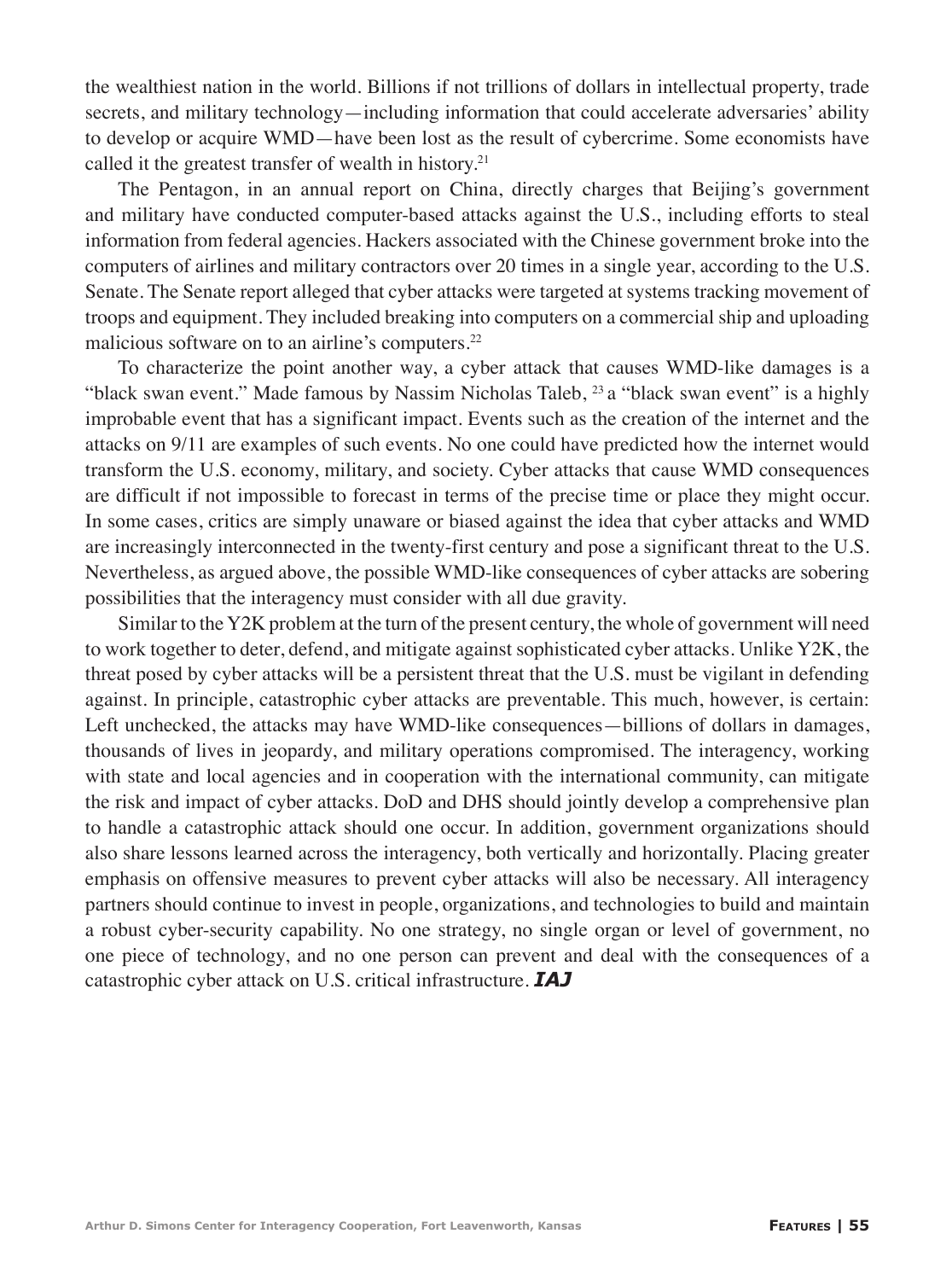## **NOTES**

1 The views expressed herein are those of the author and do not necessarily reflect the official views of the U.S. government or any of its entities.

2 Barack Obama, "Remarks by the President on Securing our Nation's Cyber Infrastructure," White House, Washington, May 29, 2009, <http://www.whitehouse.gov/the\_press\_office /Remarks-by-the-President-on-Securing-Our-Nations-Cyber-Infrastructure>, accessed on January 12, 2015.

3 Defense Science Board, "Resilient Military Systems and the Advanced Cyber Threat," <http://www. acq.osd.mil/dsb/reports/ResilientMilitarySystems.CyberThreat.pdf>, accessed on October 10, 2014.

4 Department of Homeland Security, Industrial Control Systems Cyber Emergency Response Team, <https://ics-cert.us-cert.gov>, accessed on January 8, 2015.

5 "National Electric Grid Remains at Significant Risk for Cyber-Attacks," *Info Security*, <http://www. infosecurity-magazine.com/news/national-electric-grid-remains-at>, accessed on October 14, 2014.

6 Chemical Sector Coordinating Council and the Department of Homeland Security, "Securing Industrial Control Systems in the Chemical Sector, Roadmap Awareness Campaign —A Case for Action," <http://www.dhs.gov/xlibrary/assets/oip-chemsec-case-for-action-042011.pdf>, accessed on December 8, 2014.

7 "DHS Slow to Inspect High-Risk Chemical Plants," Homeland Security News Wire, <http://www. homelandsecuritynewswire.com/dr20140423-one-in-ten-american-schoolchildren-in-school-near-riskychemical-facility>, accessed on December 2, 2014.

8 Ibid.

9 Richard Davies, "Bhopal Still Haunts Union Carbide 30 Years Later," ABC News, <http://abcnews. go.com/blogs/business/2014/12/bhopal-still-haunts-union-carbide-30-years-later>, accessed on December 2, 2014.

10 Kelly Jackson Higgins, "Destructive Attacks on Oil and Gas Industry a Wake-Up Call," <http:// www.darkreading.com/attacks-breaches/destructive-attacks-on-oil-and-gas-industry-a-wake-up-call/d/did/1140525?>, accessed on November 13, 2014.

11 "Are the Mouse and Keyboard the New Weapons Of Conflict?" *The Economist*, <http://www. economist.com/node/16478792>, accessed on January 16, 2014.

12 Gus W. Weiss, "The Farewell Dossier," <https://www.cia.gov/library/center-for-the-study-ofintelligence/csi-publications/csi-studies/studies/96unclass/farewell.htm>, accessed on January 16, 2015.

13 Paul W Parfomak, "Pipeline Cybersecurity Federal Policy, " Congressional Research Service, August 16, 2012.

14 Jim Finkle and Caroline Humer, "Community Health Says Data Stolen in Cyber-Attack from China," <http://www.reuters.com/article/2014/08/18/us-community-health-cybersecurityidUSKBN0GI16N20140818>, accessed on December 3, 2014.

15 Mark Holt, "Nuclear Power Plant Security and Vulnerabilities," Congressional Research Service Report, No. RL34331, Washington, 2014, <http://fas.org/sgp/crs/homesec /RL34331.pdf>, accessed on January 16, 2015.